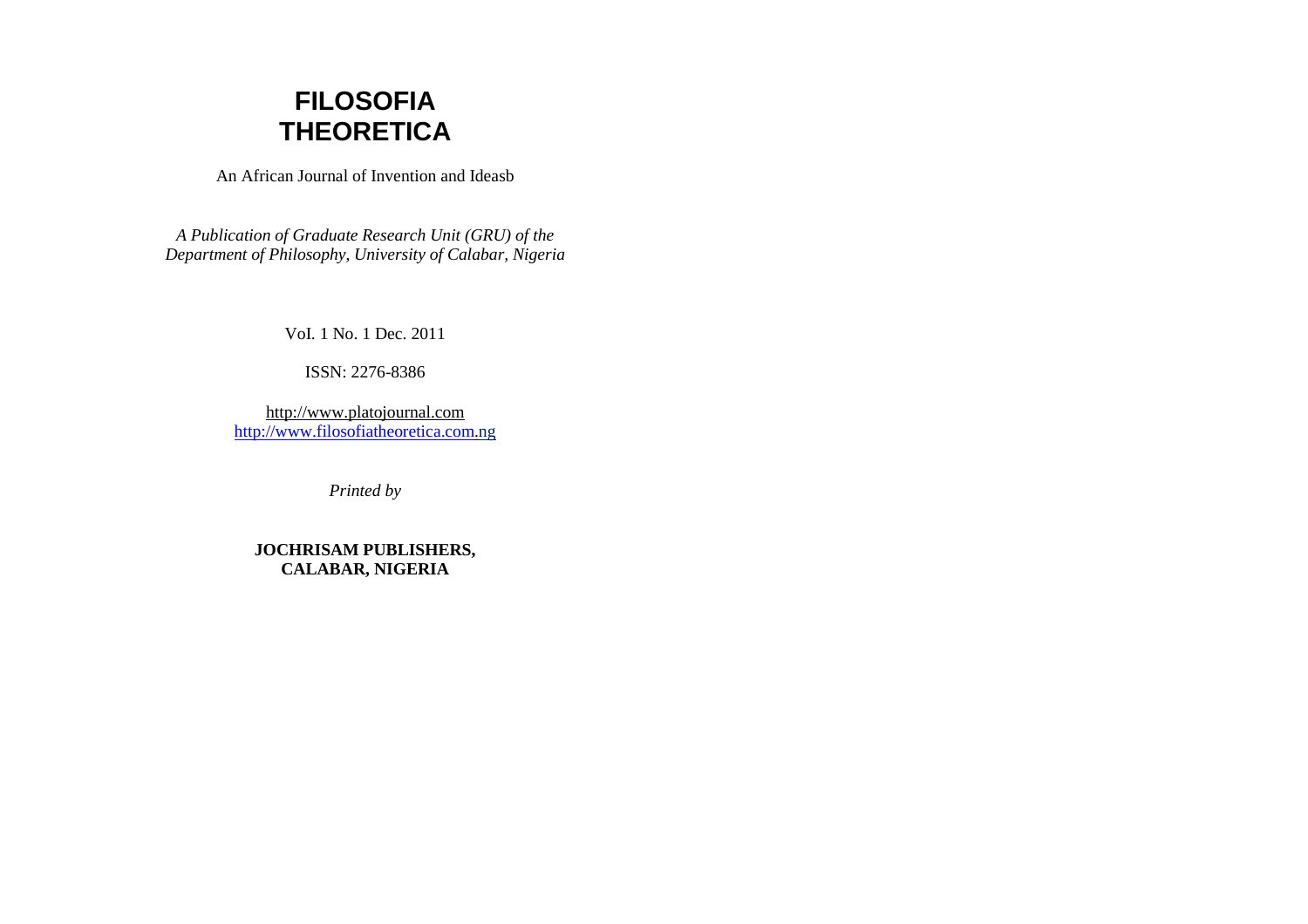

*…Igniting the fire of black intellect*

*http://www.platojournal.comFilosofia Theoretica An African Journal of Invention And Ideas University of Calabar*,

# **NOTE TO CONTRIBUTORS:**

**GENERAL INFORMATION:** Filosofia Theoretica African Journal of Invention and Ideas is purely dedicated to the publication of results of astute academic research in the humanities, education, social sciences, management sciences and the sciences in general. These results are presented as fresh theories, research results, and analyses of inventions or discoveries in all the areas mentioned above. Extensions of existing theories and review of books of this nature are also covered within the standard range of this journal. The journal has a vision to put Africa and African intellectuals on the global map. However, this does not imply that non-Africans cannot publish on it.

**Submission Requirements**: All manuscripts must be original (hence, not under consideration anywhere) and submitted to the editor in MS wordformatviae-mail: @gmail.com,agorajournal2011@gmail.com . The entire work can range from two to fifty double-spaced pages with a concise title, abstract, and a standard scholarly citations: do not place page numbers or paper title (on each page) on the manuscript; place all end notes, footnotes and the bibliography at the end of the manuscript; articles (or parts of articles) in languages other than English will be considered, however they must also be presented in English, and all submissions must list the author's current affiliation and contact points (location, e-mail address, etc.). In regards to style (APA, MLA, Chicago, etc.), use what is standard in your area of study. Camera ready manuscripts will receive first preference in the publishing cycle. All manuscripts are peer-reviewed and those considered good by the editorial board will be published free of any charges as quality and originality are the ONLY conditions for publication on this journal.

 The aim of founding FILOSOFIA THEORETICA is to make it a world class academic journal with a global brand that would thrive on standard, quality and ingenuity. It is published quarterly with maximum of ten (10) articles including book reveiw on each volume.

 Generally, Editors should be able to reach a decision including recommending corrections if any or acceptance of any paper within six weeks of receipt which is communicated to the author subsequently. Authors are therefore advised to avoid needless correspondences. Also, Editors are not committed to the views expressed in articles. Contributors may receive one copy of the journal free of charge but additional copies may be obtained at the normal price. Copyright to articles published in the journal shall remain vested with the journal. All correspondences including subscription and sponsorship to the Managing Editor C/o Department of Philosophy, Graduate Room P. M. B. 1115 University of Calabar or editor@platojournal.com, for inquiries info@platojournal.comorvisithttp://www.platojournal.com,http://www.filosofiatheoretica.com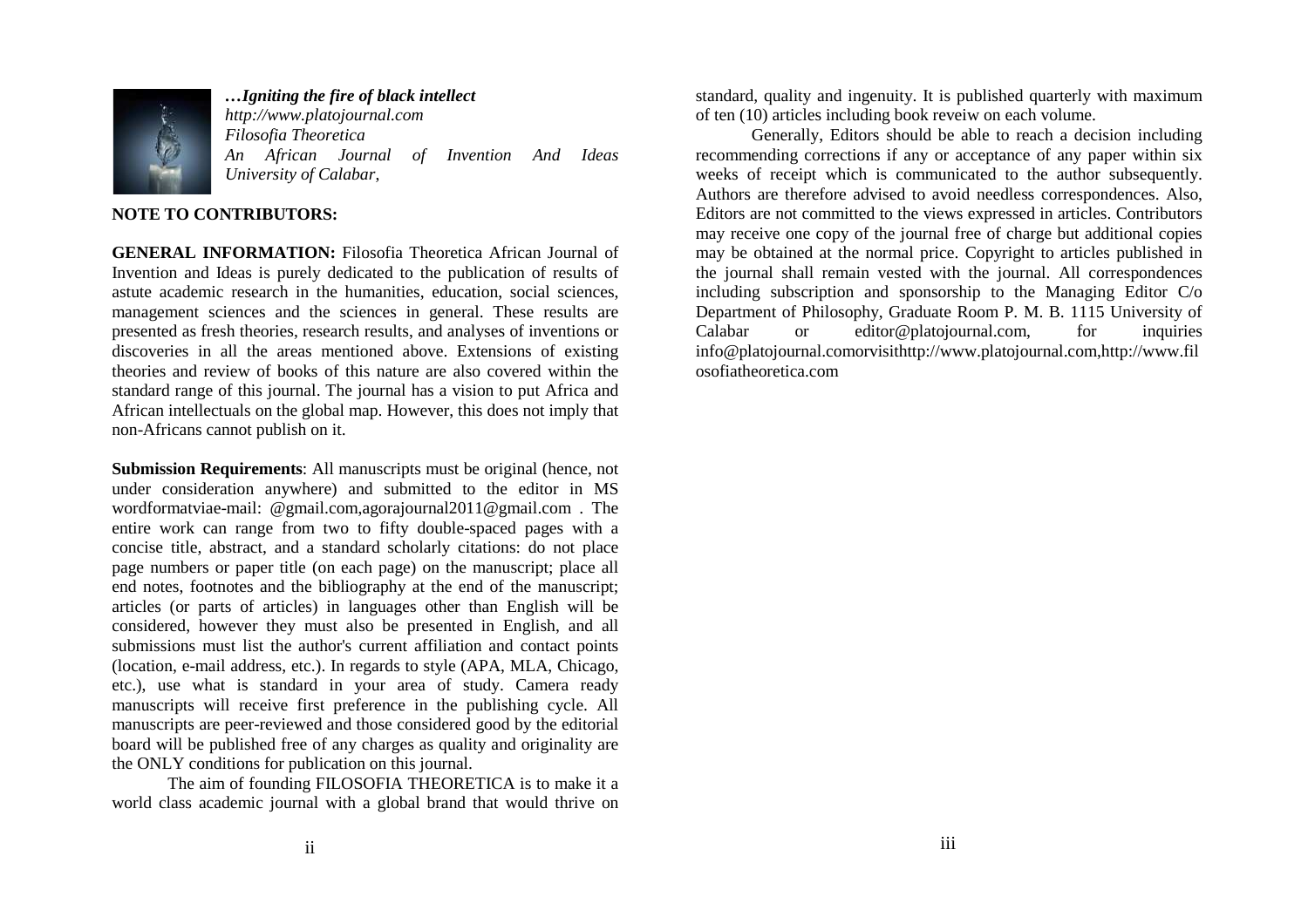#### **CONTRIBUTORS**

- 1. Innocent I. Asouzu Professor of Philosophy Department of Philosophy University of Calabar Nigeria Email: frasouzu@gmx.net
- 2. Adekunle A. Ibrahim Doctoral Candidate and Lecturer Cross River University of Science and Technology Calabar Nigeria Email:talk2ibrahimadekunle@gmail.com
- 3. Jonathan C. Okeke Doctoral Candidate Department of Philosophy University of Calabar Nigeria Email: jonathansphilosophy@gmail.com
- 4. Agu N. Sunday Lecturer and Doctoral Candidate, Cross River State University of Science and Technology

 Calabar, Nigeria. Email: snamassociate@ymail.com

5. Chris O. Ijiomah Professor of Philosophy Department of Philosophy University of Calabar Nigeria Email: christolyn<sup>1</sup>2003@yahoo.com

- 6. Ejikeme D. Igwe Lecturer and Doctoral Candidate, University of Uyo, Nigeria Email: denco\_igwe@yahoo.com
- 7. Godfrey O. Ozumba Professor of Philosophy Department of Philosophy University of Calabar Nigeria Email: goddyozumba@yahoo.com
- 8. Mamadu T. Titus Doctoral Candidate Department of Philosophy University of Calabar, Nigeria. E-mail: titusmamadu@yahoo.com
- 9. Udobata Onunwa Professor of Religious Studies University of Birmingham UK Email: uonunwa@yahoo.co.uk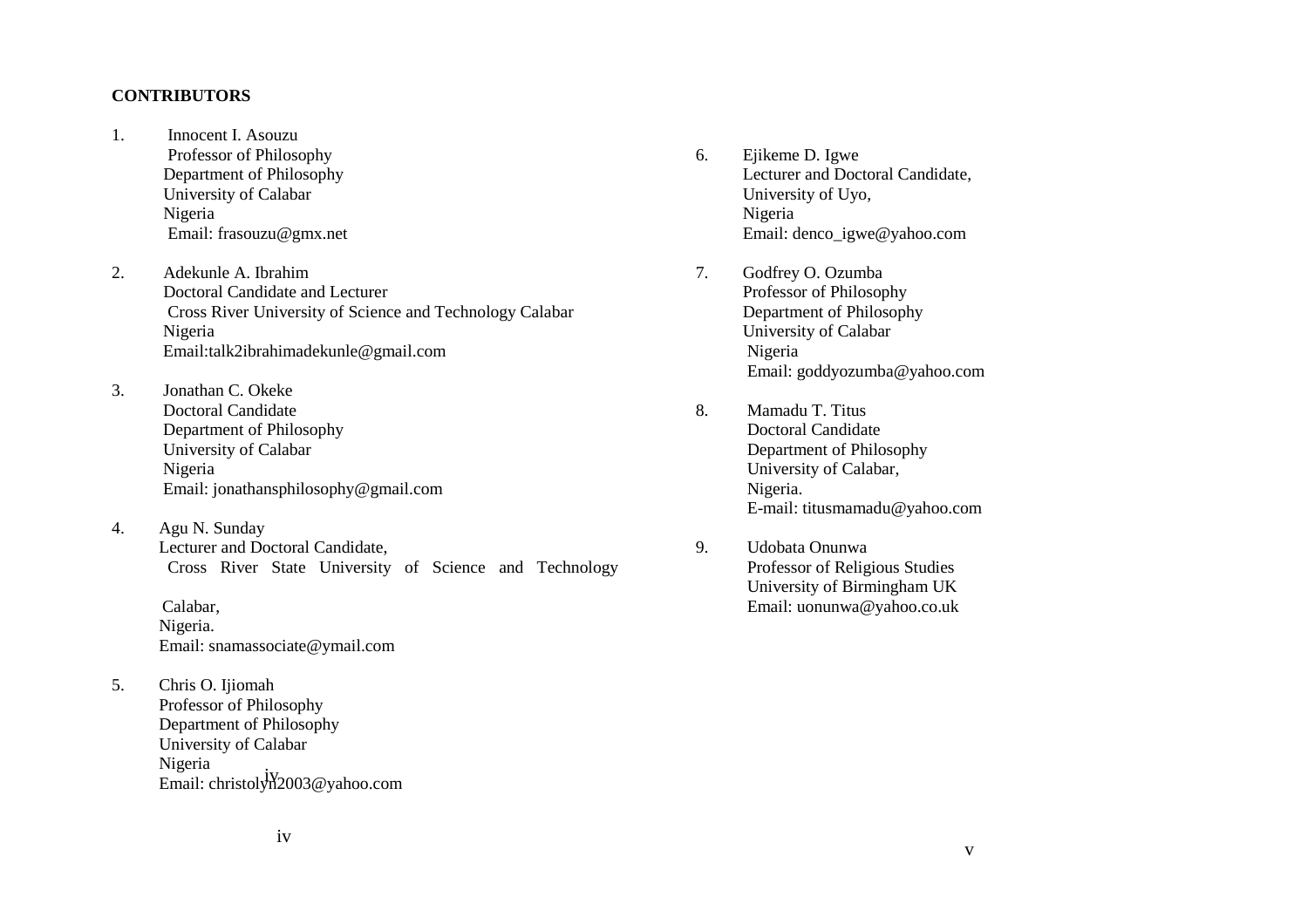#### **EDITORIAL BOARD**

| Prof. Godfrey O. Ozumba | Editor-in-Chief  |
|-------------------------|------------------|
| Jonathan C. Okeke       | Managing Editor  |
| Prof. Chris Ijiomah     | Assoc. Editor    |
| Dr. Leo Ochulor         | Assoc. Editor II |
| Maduka Enyimba          | Secretary        |
| Oduora O. Asuo          | Member           |
| Adekunle A. Ibrahim     | Member           |

### **Editorial Consultants**

| Prof. Edward Nelson           | - Princeton University USA  |
|-------------------------------|-----------------------------|
| Prof. Innocent Asouzu         | - University of Calabar     |
| Prof. Udo Etuk                | - University of Uyo         |
| Prof. Emmanuel Ezedinachi     | - University of Calabar     |
| Prof. Stephen Egarievwe       | - University of Alabama USA |
| Assoc. Prof. Dorathy Olujacob | - University of Calabar     |
| Assoc. Prof. Kyrian A. Ojong  | - University of Calabar     |
| Dr. Uduma Oji Uduma           | - Ebonyi State University   |
| Dr. Asira E. Asira            | - University of Calabar     |
|                               |                             |

## **EDITORIAL NOTE TO THE MAIDEN EDITION**

 In the late 1940's African elites announced the birth of African renaissance in Manchester, England. They had assumed that the new Africa would be the one that is politically independent of the western colonialists or one which makes its cultures a high point of tourism. But this was a mock renaissance. An authentic African renaissance is just beginning. It is a renaissance which sees a new Africa as one that is mentally liberated from the stranglehold of western thought system. The mock renaissance extrapolated a great march for the post-independent Africa, but the authentic renaissance anticipates a great return. An abandonment of western thought system and a return to the native African thought system. This offers two invaluable benefits namely: it will eliminate the unhealthy demarcation between tutored Africans and their non-tutored brothers and provide equal platform for intellectual excellence; second, as the natural reasoning pattern of Africans, the African thinking within this structure would excel as a scientist, an inventor and would be able to make meaningful contributions to human and African development in other areas. For the champions of authentic African renaissance, an African intellectual is not the tutored but the one who uses the construction of his mind to put forward a new African history and advance Africa's contribution to World's civilization literate or not. Put in one word, he is one who looks at reality from African perspective.

For the loss of this native African reasoning pattern, many tutored Africans could not theorize neither could they invent for the western thought system which they adopted was not genial to them. This is because even though they have chosen to think like westerners, they could not stop themselves from seeing like Africans. A conflict of thought and extension therefore characterizes the intellectual life of the tutored African. This gives him a terrible critical mind but robs him off of any productive ability.

Filosofia Theoretica is a research journal founded to provide a platform for the authentic African intellectual to help in the writing of a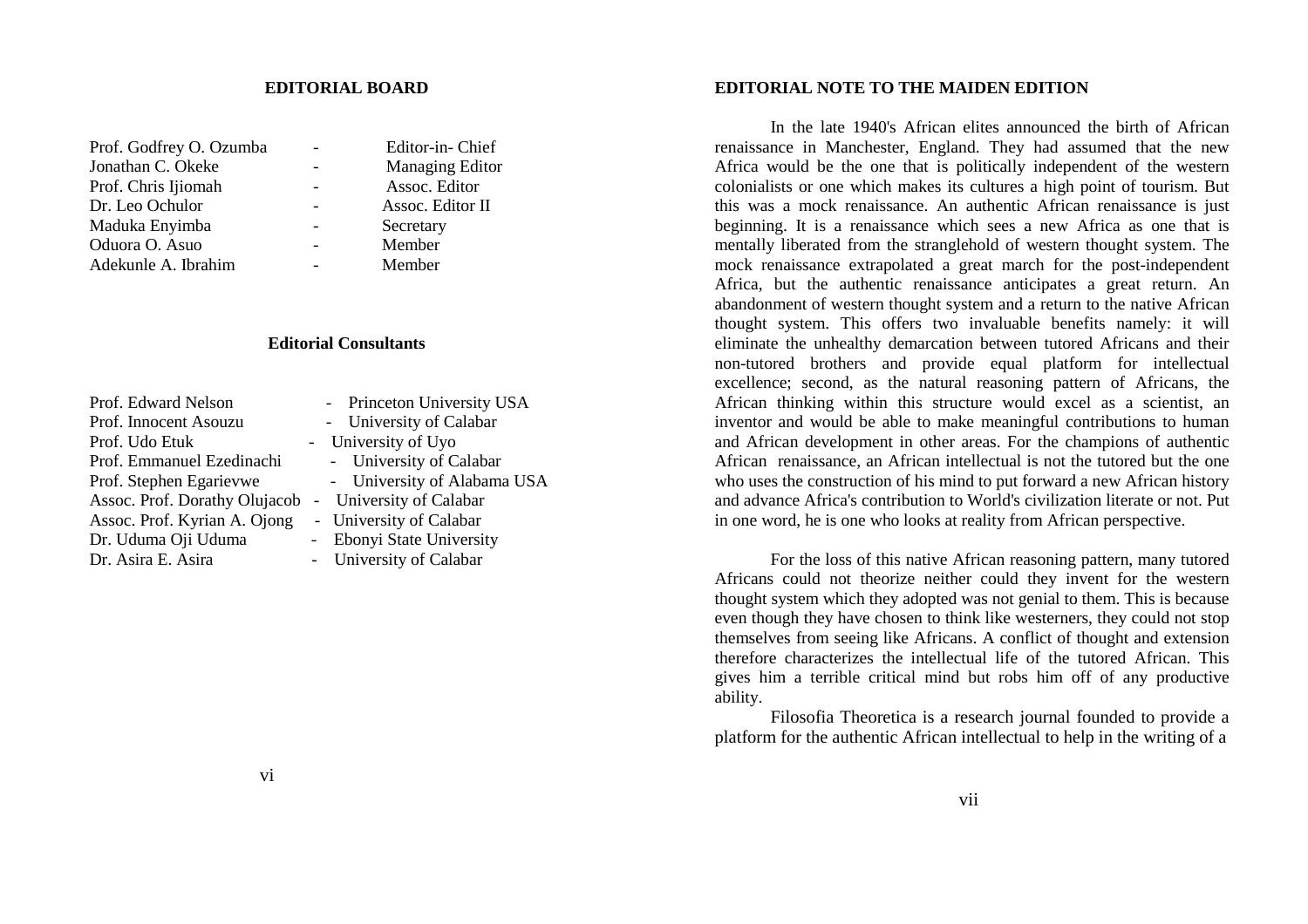new African history and to make an African contribution to world civilization. He thinks with action and acts with thought. Studying reality from African perspectives, he invents, develops and produces. Hence, even as he is tutored, being tutored or is tutoring others in a Western structured school system, he retains the African thought system as his mirror of reality.

 In this maiden edition, we have a repertoire of theories. Innocent Asouzu projects his theory of Ibuanyidanda philosophy which studies being as each consisting a missing link of reality. Nature and everything there is become a network ensemble. This offers a veritable insight to the scientists and technology developers from the perspective of how Africans view reality. Godfrey Ozumba develops an integrativist theory of reality. Beyond the traditional demarcation of what is and what is not, truth and falsehood, physical and spiritual etc., reality would be better understood with the removal of the rule of straight-jackettedness. He also draws a line between his integrativism and Asouzu's philosophy of missing links. Again, this insight would translate to valuable use in humanitarian researches as well as science and technology. Also, Terver Mamadu in his non-senseless world theory comes from African background to offer a sensible explanation for the plausibility of the non-physical world, i.e. the Kantian noumenal world. If researches are advanced in this area, science would one day study the so-called non-existing noumenal world and find it of great use to human development. Jonathan Okeke comes from an African understanding of the function-value assessment of things to develop a functionalist theory of the foundation of mathematics. Insights from this could be harnessed in electronics and technology in general. In his second paper in this volume, Jonathan Okeke also explores in his theory of personal identity, a new conception of identity. Insights provided in this theory could help advance researches in cognitive science, psychology and physiology. Ibrahim Adekunle rising from the integrativist philosophy of Godfrey Ozumba projects a theory for the fourth condition of knowledge. The search for this fourth condition has obviously eluded epistemologists for some time now. The viability of Ibrahim's theory would impact directly on virtually all spheres of learning. Further, Denis Igwe Investigated some sections of Igbo jurisprudence and came up with a theory of punishment. A theory of such pedigree when modernized is good enough to form the legal blueprints of other nations and even the International Court of Justice as the case may be. Chris Ijiomah continues his project of humanizing epistemology in his own paper. Knowledge for him is qualified to be called knowledge at all if it has moral value. Whether in the sciences, humanities or technology, no great discovery or invention is knowledge unless it can be moralized. Thus coming from the background of African thought system, Ijiomah's theory seeks to treat knowledge as having worth only if it is moral. A scientific society based on this insight would be rid off all the dangers which western science imposes on humanity and the world at large. And finally, Udobata Onunwa in his classical way investigates the humanistic basis of religious theology for Africans. The primacy of man ( homo sapiens) in African traditional cosmology and religion is the basic factor in understanding and interpreting moral behavior and ethics in traditional African society. Whether it is seen as Guilt Culture or Shame-Culture, the centrality of man in African traditional thought makes him place his welfare far above any other thing. His security, fecundity, longevity, success and bliss are more important to him than any other factor. He worships God or any other deity primarily to preserve self rather than for the glory of the deity. A critical look at the prayers, life style, theological discourse and interpretation of some Biblical texts in some Churches in Africa in contemporary times seem to have been invariably influenced by the traditional thought pattern of the votary of African traditional religion. Onunwa contends that it is a practice that is gaining ground in many African Churches that seem to be against the orthodox historical practice in established historic Mission Churches.

 The Graduate Research Unit (GRU) formerly Graduate Research Forum (GRF) of the Department of Philosophy, University of Calabar, (an institutional base for the journal) is founded to promote African oriented researches and African researchers in all spheres of learning. Sincerely, it is my dream that this institute would eventually become a research base for African scholars, award postgraduate degrees in these areas and direct the future of research and development in Africa.

 A great appreciation is due to the managing editor Okeke Jonathan who cultivated the idea of this journal and those of the Graduate Research Unit and the Calabar School Scientific Philosophy, Africa needs more minds like yours.